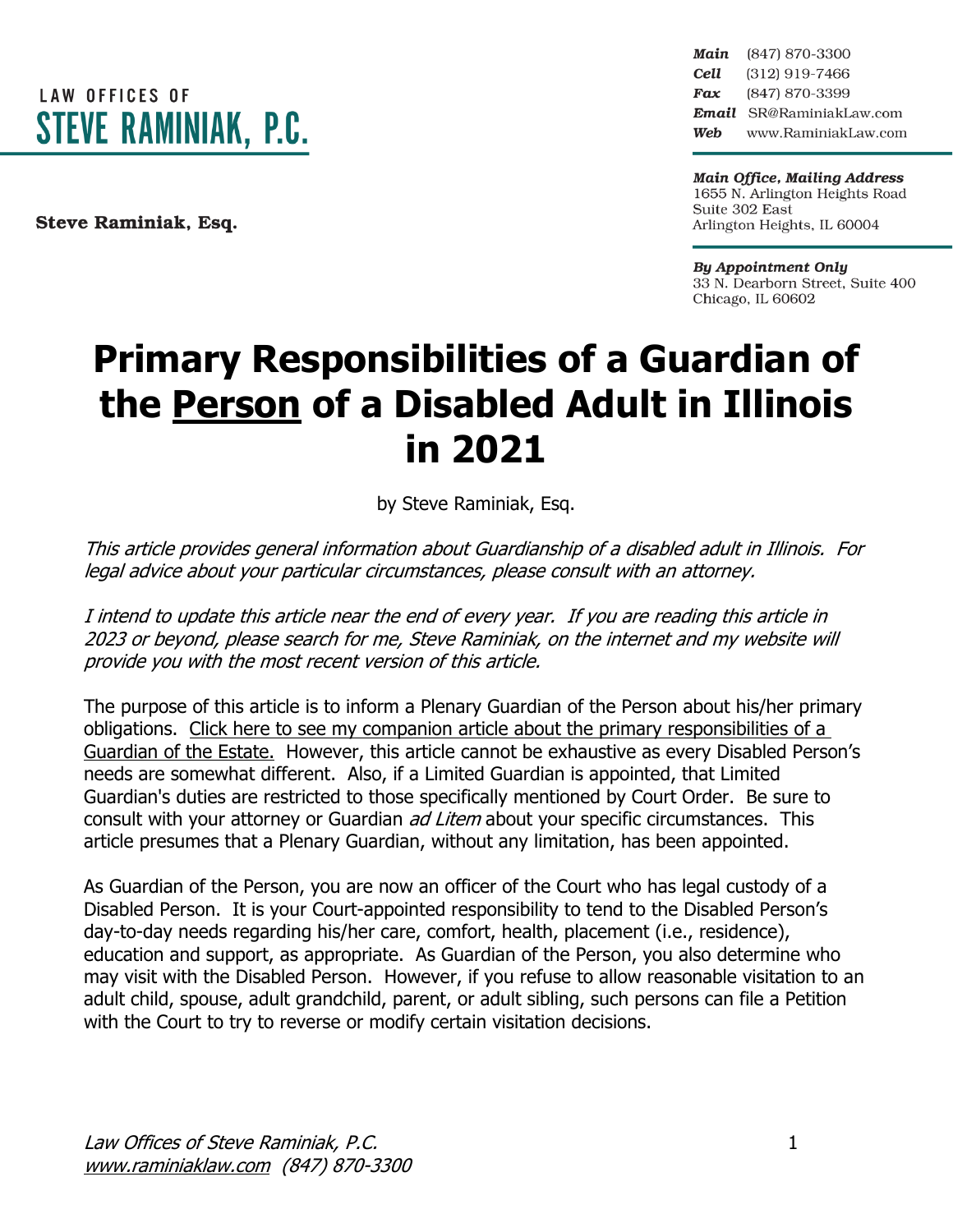### I. Application for Benefits

**If a Guardian of the Estate is appointed for the Disabled Person, then it is the Guardian of the Estate, and not the Guardian of the Person, who has the responsibility to apply for benefits for the Disabled Person. If a Guardian of the Estate has been appointed for the Disabled Person, please skip this section.**

If there no Guardian of the Estate has been appointed, then you are required to apply for all public and private benefits available to the Disabled Person (including but not limited to Social Security benefits, Medicaid or Medicare (as appropriate), Department of Healthcare and Family Services benefits, the State of Illinois' "Circuit Breaker" program) and to gather all eligible disbursements of social security payments or certain other income for the Disabled Person's best interests. The following websites may be of assistance with this: [https://www.benefits.gov/categories,](https://www.benefits.gov/categories) [https://www.benefitscheckup.org,](https://www.benefitscheckup.org/) or [https://www.usa.gov/benefits.](https://www.usa.gov/benefits)

As Guardian, you must either become the representative payee for the Disabled Person's Social Security benefits or assign such payments directly to the facility where s/he is residing.

If the Disabled Person, or his/her spouse, is a veteran, contact the Veterans Benefits Administration regarding whether s/he is eligible for additional funds or benefits. Information is available online at [http://www.vba.va.gov/.](http://www.vba.va.gov/)

If the Disabled Person has developmental disabilities, you can locate your local Independent Service Coordination Agency (ISC) at [https://www.illinois.gov/dd/Pages/SignUp.aspx.](https://www.illinois.gov/dd/Pages/SignUp.aspx) ISCs are non-profit organizations which are licensed by the State of Illinois to provide assessment and other services. Most notably, your ISC can assist in the completion of a Prioritization of Urgency of Need for Services (PUNS) assessment, which may ultimately result in additional benefits for the Disabled Person. PUNS is a database of Illinois infants, children, adolescents, and adults with developmental disabilities who have a need for developmental disability services or supports. While completion of a PUNS assessment does not guarantee services, it does make sure that the State is aware of the Disabled Person's individual need for services. Possible benefits provided by the State of Illinois after completion of a PUNS assessment may include in-home supports, respite care, job coaches, residential living arrangements, and adaptive equipment.

Private agencies or certain attorneys may help you identify all other possible State and Federal sources of potential benefits available to the Disabled Person. Feel free to contact me for a referral.

#### II. Training Program

Within one (1) year of your appointment as Guardian of the Person, you should complete a training program provided by the Illinois Guardianship and Advocacy Commssion. This training outlines the responsibilities of the Guardian of the Person and the rights of the person under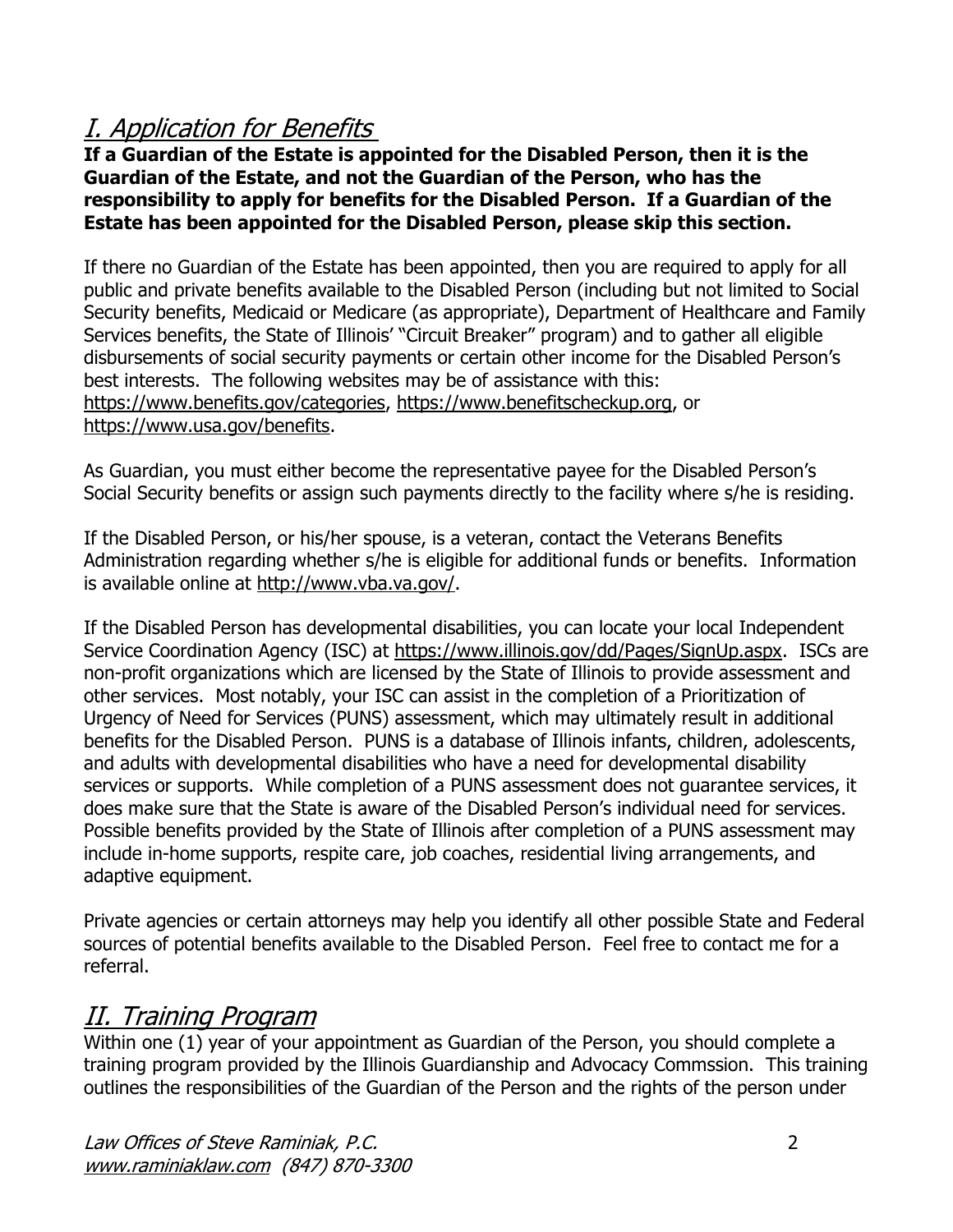Guardianship. At this time, Guardians appointed in Cook County are exempt from this requirement. On January 1, 2023, Guardians appointed in Cook County will no longer be exempt from this requirement.

Start at <https://onenet.illinois.gov/> which will guide you through (1) the process of creating an account with the State of Illinois' public portal, then (2) directing you to the training. On the last slide of the training, you will need to enter the Circuit, County, Case Number, and Matter of your case. Have that information handy. After you enter that information, you must click the "I certify" button to get credit for completing the course. After you click the "I certify" button, you will see a screen that says "Training Completed" and gives you a link to view, save, or print your training certificate. Save and print your certificate, and provide a copy of it to me. If you get interrupted or get an error message, try starting the training again -- it should pick up right where you left off.

#### III. Decision Making

Your decisions as Guardian may be made by conforming as closely as possible to what the Disabled Person, if competent, would have done or intended under the circumstances, taking into account his or her personal, philosophical, religious and moral beliefs, and ethical values.

If the Disabled Person's wishes are unknown and remain unknown after your reasonable efforts to identify them, then you must determine his or her best interests by considering the reason for and nature of the proposed action, the benefit or necessity of the action, the possible risks and other consequences of the proposed action, and any available alternatives and their risks, consequences and benefits. In that exercise, you should also take into account any other information, including the views of family and friends, that you believe the Disabled Person would have considered if s/he was presently able to act.

As Guardian of the Person, you are responsible for making everyday, basic decisions in the Disabled Person's daily life. However, for certain major decisions, you must seek the approval of the Court.

The Court must approve major decisions involving the Disabled Person (e.g. placement in a setting which is more restrictive, moving the Disabled Person out of Cook County, hiring any attorney for the Disabled Person).

While you are not required to ask the Court's approval for surgery or intensive medical treatments, I strongly recommend that you do so. Such procedures always carry some degree of risk. As a Guardian, you insulate yourself from liability for making a bad decision, or if something goes unexpectedly wrong, if you ask for the Court's advance permission.

As Guardian of the Person, you are the Disabled Person's Health Care Surrogate and can make health care decisions (except for decisions that might end the Disabled Person's life) pursuant to 755 ILCS 40/20(b-5)(1), which states the following (which I have edited to reflect only that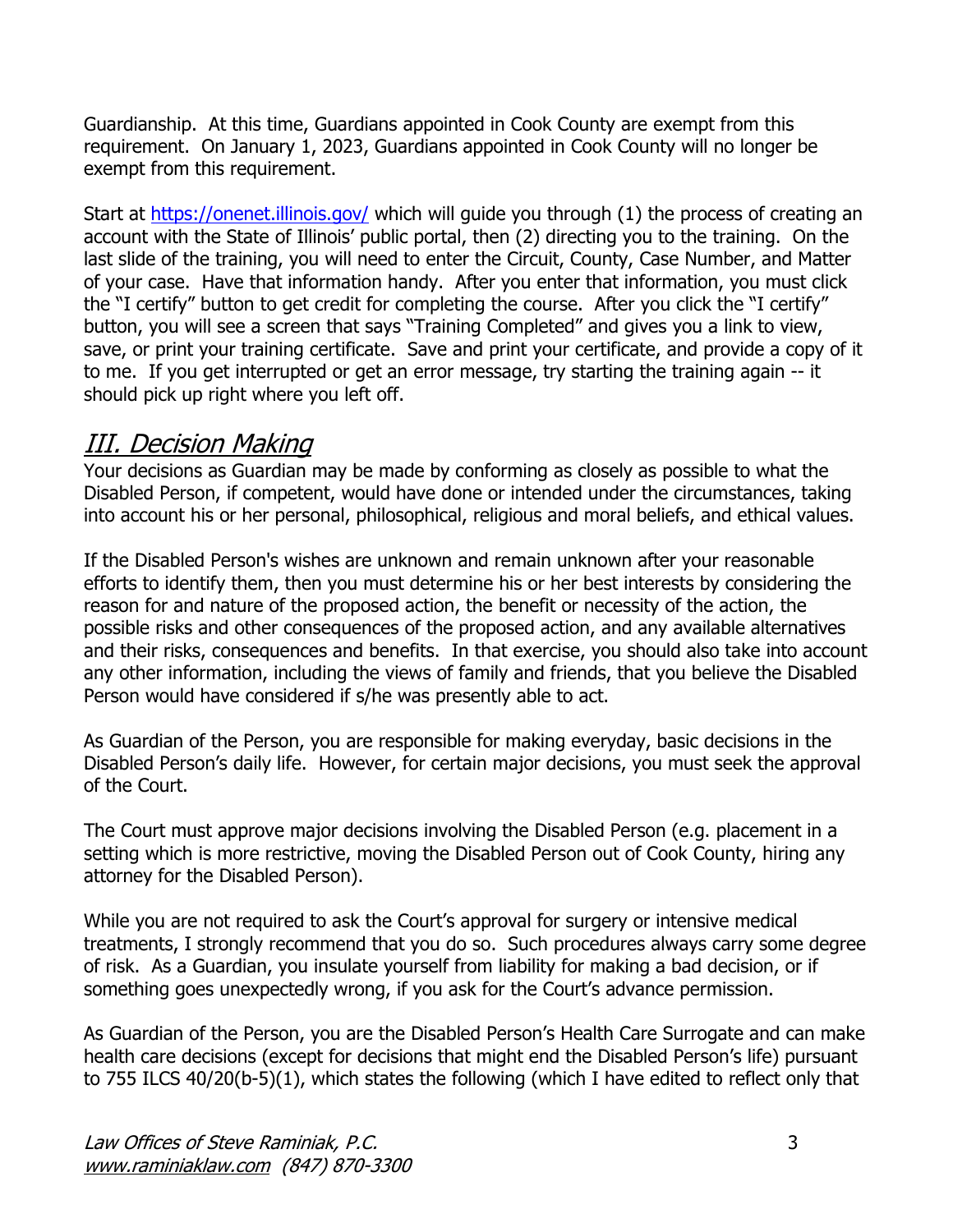circumstance where a Guardian is making medical decisions which would not intentionally end the Disabled Person's life).

"Decisions concerning medical treatment on behalf of a (Disabled Person) who lacks decisional capacity may be made by a (Guardian) in consultation with the attending physician... with the exception that decisions to forgo life-sustaining treatment may be made only when a patient has a qualifying condition. A (Guardian) shall make decisions for the (Disabled Person) conforming as closely as possible to what the (Disabled Person) would have done or intended under the circumstances, taking into account evidence that includes, but is not limited to, the (Disabled Person's) personal, philosophical, religious, and moral beliefs and ethical values relative to the purpose of life, sickness, medical procedures, suffering, and death. In the event an unrevoked advance directive, such as a living will, a declaration for mental health treatment, or a power of attorney for health care, is no longer valid due to a technical deficiency or is not applicable to the (Disabled Person's) condition, that document may be used as evidence of a (Disabled Person's) wishes. The absence of a living will, declaration for mental health treatment, or power of attorney for health care shall not give rise to any presumption as to the (Disabled Person's) preferences regarding any process. If the (Disabled Person's) wishes are unknown and remain unknown after reasonable efforts to discern them... the decision shall be made on the basis of the (Disabled Person's) best interests as determined by the (Guardian). In determining the (Disabled Person's) best interests, the (Guardian) shall weigh the burdens on and benefits to the (Disabled Person) of the treatment against the burdens and benefits of that treatment and shall take into account any other information, including the views of family and friends, that the (Guardian) believes the (Disabled Person) would have considered if able to act for herself or himself."

At least, this is the state of the law at this writing as of January 1, 2022. Feel free to review the relevant statute yourself at

[http://www.ilga.gov/legislation/ilcs/ilcs3.asp?ActID=2111&ChapterID=60.](http://www.ilga.gov/legislation/ilcs/ilcs3.asp?ActID=2111&ChapterID=60) Once on the page, scroll down until you reach 755 ILCS 40/20(b-5)(1).

If the Disabled Person's condition dramatically worsens, or an additional injury renders him/her in a state near death, you may wish to direct that the Disabled Person's death should not be needlessly prolonged. Certain additional requirements must be met before you may direct any doctor, hospital or health care organization to forgo life-sustaining treatment for the Disabled Person. "Life-sustaining treatment" means any medical treatment, procedure, or intervention that would not be effective to treat the Disabled Person's condition, but would serve only to prolong the dying process. Therefore, before you can establish a DNR ("Do Not Resuscitate") order or a DNI ("Do Not Intubate") order for the Disabled Person, or give any other written or verbal direction to a medical professional regarding ending the suffering of the Disabled Person, I strongly recommend that you document that certain conditions have been met. To best insulate yourself from liability, I also recommend presenting such documentation to the Court and asking for the Court's approval prior to allowing the Disabled Person to pass away. This can usually be placed before the Court on an emergency basis. If you presently have this concern, please raise it with your attorney or contact me. Due to the fact that internet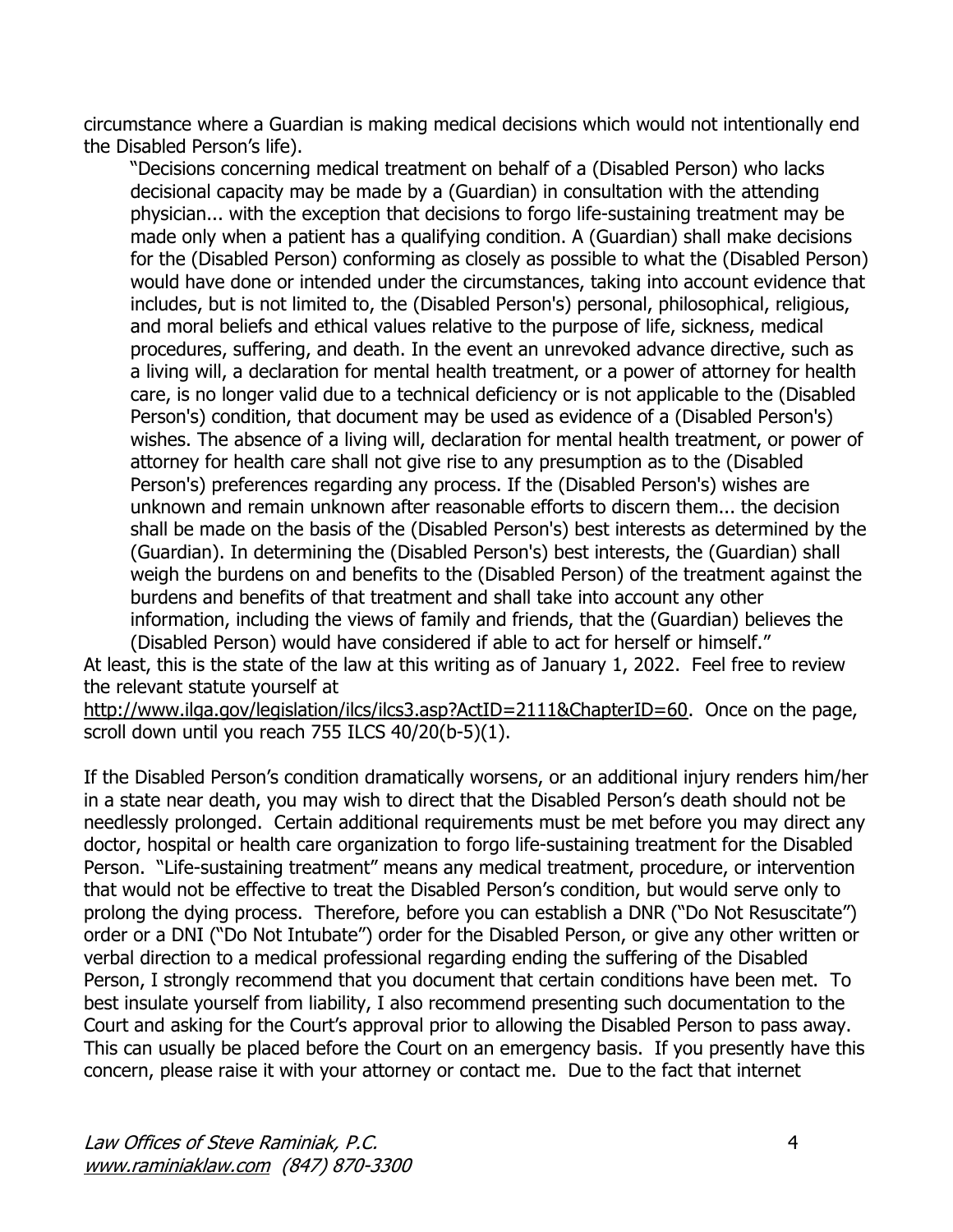postings can be republished infinitely by others in the future, I cannot post instructions as to such documentation online.

Also, even though a Guardian can make health care decisions for a Disabled Person, the Guardian cannot consent to psychotropic medications, electroconvulsive therapy, or commitment to an institution or facility which provides treatment for persons with mental illness unless (1) the Disabled Person consents, or (2) the Guardian complies with procedures described by Mental Health and Developmental Disabilities Code. Again, this is the state of the law at this writing in 2021, per 405 ILCS 5/2-107.1 and 405 ILCS 5/3.

Essentially, if you want to do anything which fundamentally changes something concerning the Disabled Person, you must often seek Court approval to do so. Of course, in an emergency, the Court won't hold it against you if you clearly act in the Disabled Person's best interests. However, in many such cases, Court approval should be sought, even after the fact.

Unless there is a Court Order to the contrary, you must use reasonable efforts to notify the Disabled Person's known adult children (who have requested notification and provided contact information), of the Disabled Person's admission to a hospital, hospice program, or palliative care program, and of the Disabled Person's death and arrangements for the disposition of the Disabled Person's remains.

Lastly, the Disabled Person should not be allowed to drive any automobile without a Court Order that specifically provides for that.

#### IV. New Assets (If Any)

There are two forms of Guardianship in Illinois: (1) Guardianship of the Person, and (2) Guardianship of the Estate. If you have **only** been appointed as the Guardian of Person, you have no authority to manage the Disabled Person's assets, except for social security benefits which may be deposited in an account in your name. In certain other circumstances, you may be allowed to manage certain other small sources of income (e.g., a pension that delivers \$200.00/month) if such income is specifically referenced by a Court Order. Keep the Disabled Person's funds separate from your funds at all times. You may not make gifts or donations of the Disabled Person's funds without a Court Order.

A Guardianship of the Estate is necessary when there are a significant amount of assets in a Disabled Person's name. Sometimes this is unnecessary at an earlier point in that person's life, but later becomes necessary due to the fact that the Disabled Person has received funds from a new source (e.g., an inheritance, lottery winnings, settlement in a lawsuit). Please note, in most circumstances, a Guardian of the Person is not authorized to file pleadings in any Court except for the Guardianship Court. Also, a Guardian of the Person cannot bring a lawsuit on behalf of a Disabled Person, or accept a settlement for a Disabled Person, as those responsibilities are allocated to a Guardian of the Estate.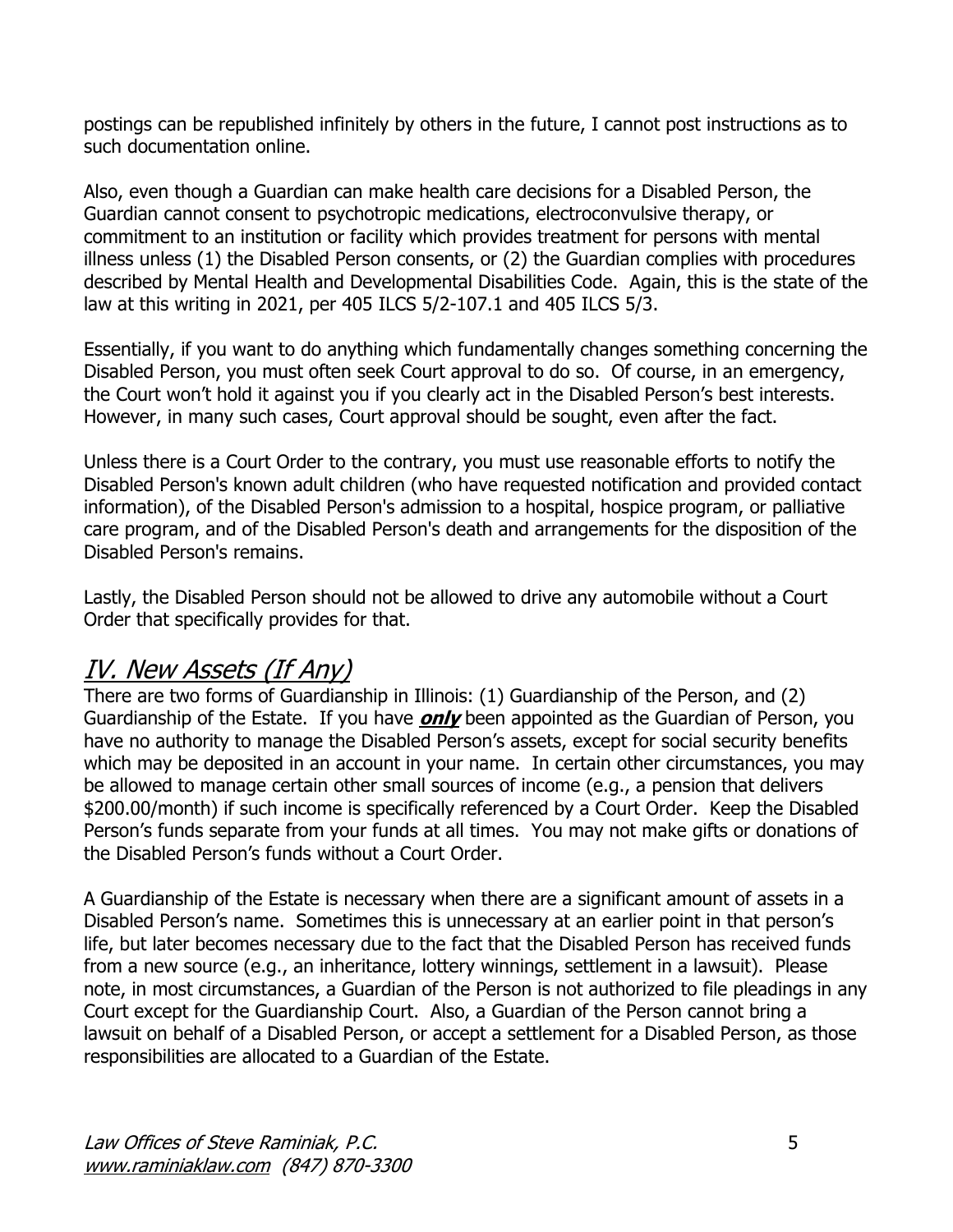A Guardianship of the Estate may not be required if the Disabled Person gains new resources as the beneficiary of a Trust. However, depending on the language used, the Trust may disqualify the Disabled Person from receiving government benefits. In short, if the Disabled Person later gains resources due to the death of another or due to any Trust, contact an attorney who is knowledgeable about Guardianship. Similarly, if you intend to leave any of your funds to the Disabled Person at your death, I strongly advise you to consult with an attorney who is knowledgeable about both estate planning and Guardianship. I always provide free initial consultations for such matters.

Do **not** create an account in the Disabled Person's name as a savings account to hold gifts intended to be ultimately used for his/her benefit. Such gifts may disqualify him/her from receiving certain government benefits. Similarly, do **not** place assets in joint tenancy with the Disabled Person (e.g. do **not** create a joint savings account), as such ownership could also disqualify the Disabled Person in regards to certain benefits.

#### V. Annual Report on Ward

Every year, beginning in the year after your appointment as Guardian, most Illinois Courts (including all Courts in the Chicagoland area) require you to provide an "Annual Report on Ward" to the Court regarding certain aspects of the Disabled Person's daily life. If you have an attorney, s/he can present this to the Court for you. If you do not have an attorney, then you are usually not required to appear at Court to hand the Report to the Judge, but are only required to mail it to the Court before a certain deadline.

Take a look at the Order that appointed you as Guardian. That Order likely has an entry which tells you the date when your first Annual Report on Ward is due. If the Order does not contain that date, then the Report should be provided to the Court prior to your first anniversary as Guardian. Subsequent Reports should be filed every year, prior to that same date. If you are mailing this Report, feel free to drop it in the mail up to a month in advance.

Be sure to make copies of the Report prior to sending. Keep one for your records and send one to your attorney.

If you fail to provide an Annual Report on Ward, the Court may contact you to demand that you do so, or the Court may appoint an attorney as a Guardian ad Litem ("GAL" for short) as a friend of the Court to investigate why this Report has not been filed.

As of 2021, this Annual Report on Ward is available from the Clerk of the Circuit Court of Cook County at [https://services.cookcountyclerkofcourt.org/Forms/Forms/pdf\\_files/CCP0222.pdf.](https://services.cookcountyclerkofcourt.org/Forms/Forms/pdf_files/CCP0222.pdf) While other counties have their own forms, and while you should use your county's forms whenever possible, I suspect that most Courts will accept an Annual Report on Ward that is completed on another county's form.